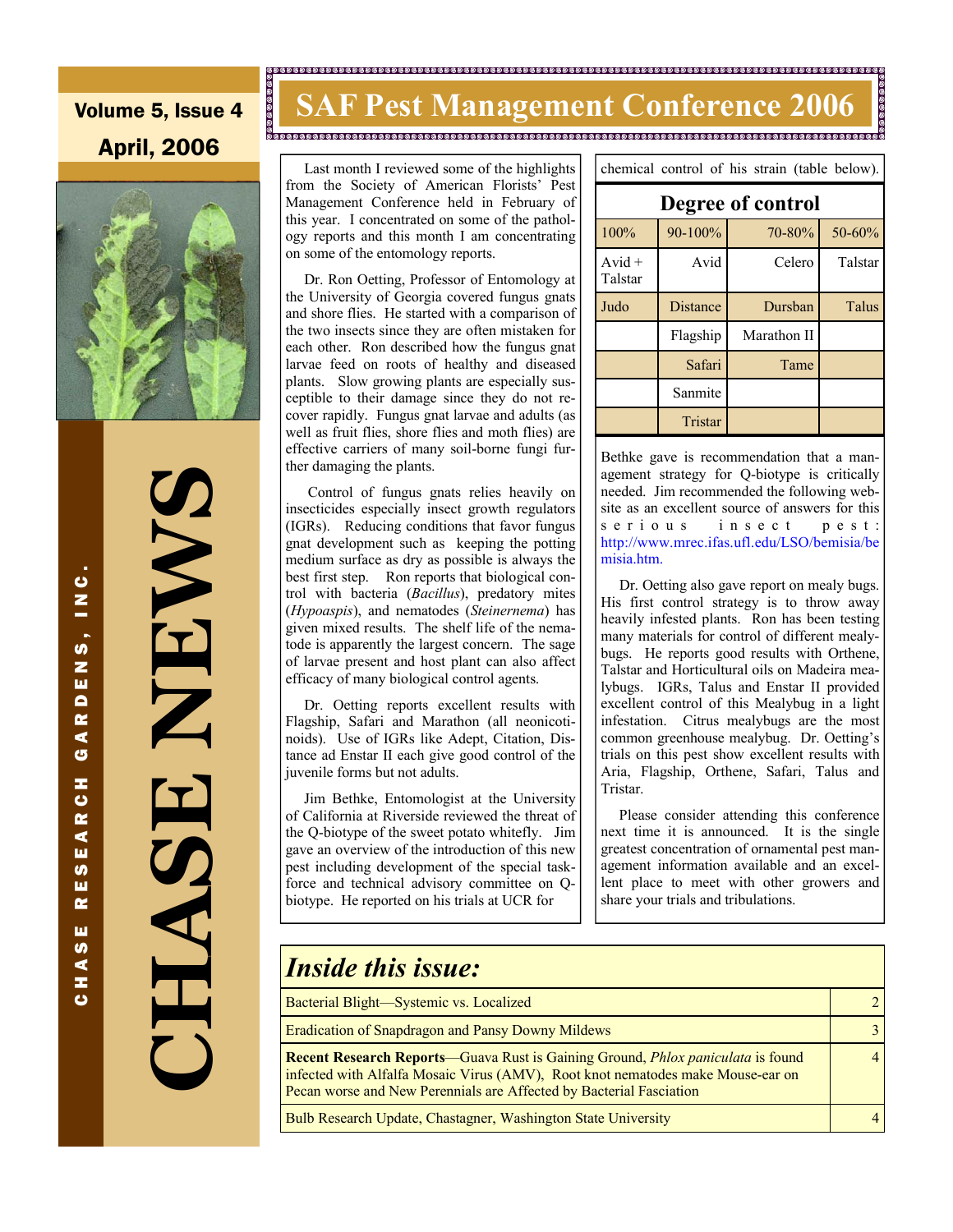# **Bacterial Blight—Systemic vs. Localized**

 Probably your first question is—Why do I care if a disease is systemic or localized? The answer is that the steps you take to control it will be very different. If you choose steps that work on localized spots and the disease happens to be systemic you may achieve some short-term success but in the end it will not be enough. So should you choose to use the more stringent steps needed for systemic infections for a localized infection you will be successful but the cost will be higher than needed. In either case, you will be wasting money.

 The second question is what is the difference between localized and systemic infections with bacteria? Local infections start from moving bacteria with water splash or by hand or cutting instruments. The infection starts in a single area where the leaf is damaged or where there is a natural entry point (like hydathodes along the leaf edges). The symptoms that develop from localized infections are often scattered on the leaf surface like the pictures show to the right.

 In contrast, systemic infections sometimes cause wilting (D). Bacteria make gums and other polysaccharides that plug the vessels and cause infected stems to wilt. It is common for only a few stems in a pot to show this symptom. Another sign of systemic infection is some leaves on a plant show yellowing and black spots all at once (E). Xanthomonas infec-

The two Lavender species (A and B) and the rosemary  $(C)$ each show typical symptoms of a localized infection with Xanthomonas. Spots are scattered all over the leaf surface and have started on edges, tips and even in centers. By the way, *Pseudomonas* spp. also cause these types of spots on lavender and rosemary. Xanthomonas causing systemic infection on lavender (D) and wallflower (E). Note wilt on the lavender (D) and yellowing leaves (E) on the wallflower.



**C**



tions in wallflower are sometimes localized from rainfall or irrigation water splashing them but can

also be systemic when cutting become infected early in the propagation routine. It is also likely for cuttings from systemically infected plants to be systemically infected.

 If you suspect you have systemic bacterial infection you must discard the plants. They will not be affected by bactericides and should never be sued for stock plants. Localized infections can be controlled by eliminating overhead water to avoid new spots and routine sprays of copper (like Phyton 27 or Camelot) alternated with Rhapsody.





VOLUME 5, ISSUE 4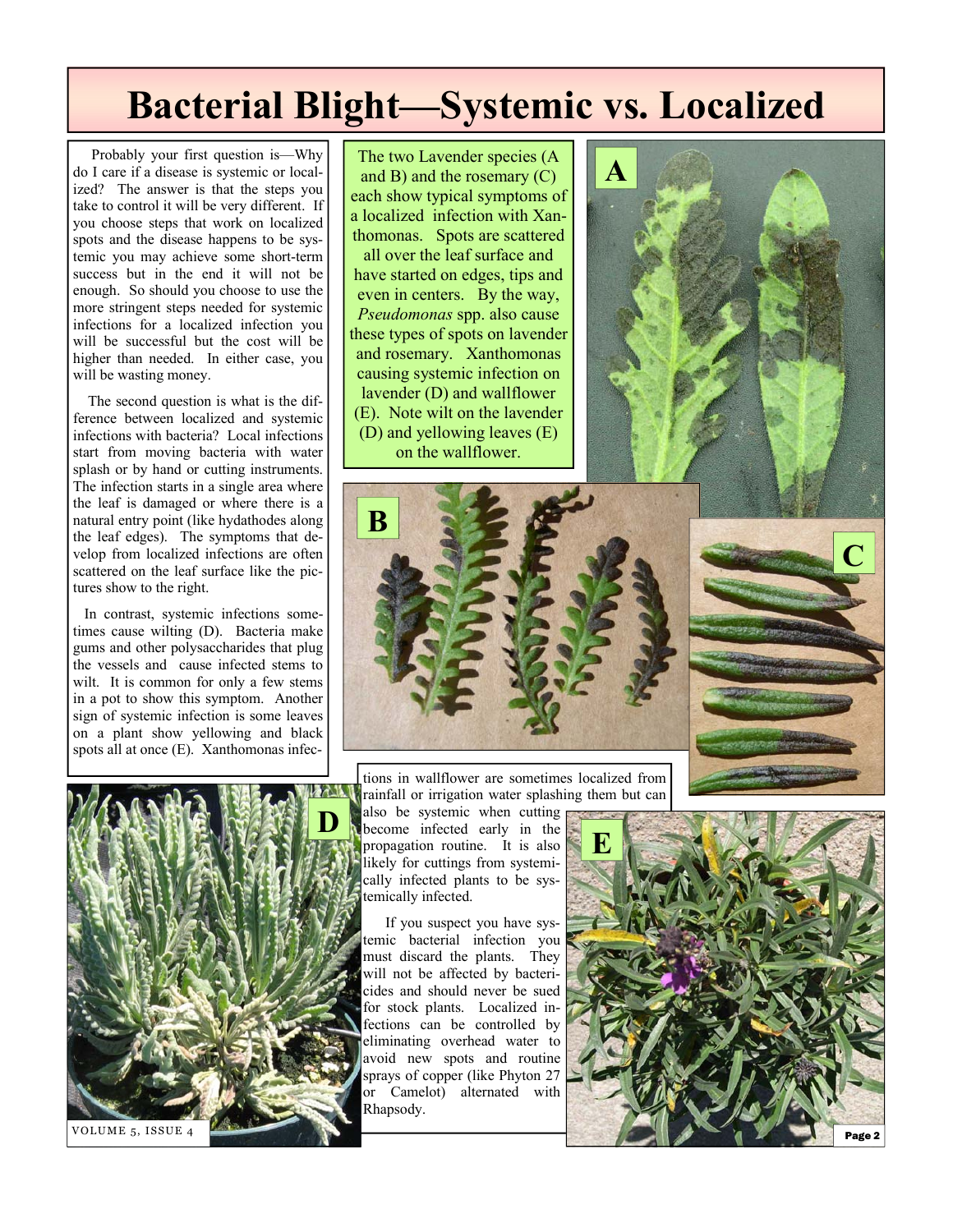### **Eradication of Snapdragon and Pansy Downy Mildews**

 We have been working on fenamidone (Fenstar) for 8 years. The fungicide was first developed by Bayer (then Rhone-Poulenc) and has most recently transferred to OHP. Fenstar woks on *Pythium, Phytophthora* and downy mildew.

 As one final step before reaching the market we helped test decreased rates of Fenstar alone and in combination with Aliette and Banol (propamocarb). An opportunity arose in February to work on snapdragons infected with downy mildew (*Peronospora antirrhini*). The plants were sprayed three times on a weekly interval and the percent sporulation was evaluated every week. The data are presented in the graph for the final rating. The rates are given in the table in oz/100 gal.

 After the first spray, disease decreased for many of the treatments but differences were not statistically significant until the third application. The mean % of active downy mildew sporulation for all fungicides was significantly different than for the water sprayed control. There were no differences between the fungicide treatments although least sporulation was seen with the combination of Fenstar with the lower rate of was seen with the combination of Fenstar with the lower rate of Banol.

 This trial shows that the 5.5 oz/100 gal of Fenstar was significantly effective in eradicating snapdragons downy mildew.. Adding Banol at 15 oz/100 gal was slightly better although not significantly better according to statistics. In a 2005 report from S. N Wegulo, downy mildew on statice was best with Fenstar applied on a 10 day interval at 7 oz/100 gal. Use of Fenstar at 14 oz per 100 gal was not statistically superior. It appears that the rate of Fenstar should perhaps be lower for downy mildew than for the soil-borne pathogens, *Pythium* and *Phytophthora*. Tests on these pathogens have typically evaluated 14-28 oz/100 gal of Fenstar.

 The second eradication trial we completed recently was performed on pansies with an active downy mildew infection (*Peronospora violae*). Plants were sprayed weekly three times and we rated % downy mildew infection every week r i g h t before VOLUME 5, ISSUE 4



**Test 1. Effect of Fenstar combinations on eradication of snapdragon downy mildew. Treatments are as follows: Aliette (16 oz/100 gal), Banol (15 oz/100 gal), Fenstar (5.5 oz/100gal), Fen5.5-Ban15 = Fenstar (5.5 oz/100gal) and Banol (15 oz/100 gal), Fen5.5-Ban30 = Fenstar (5.5 oz/100 gal) and Banol (30 oz/100 gal), Fen5.5-Ali16 = Fenstar (5.5 oz/100 gal) and Aliette 16 oz/100 gal) and Fen5.5-Ali32 = Fenstar (5.5 oz/100 gal) and Aliette (32 oz/100 gal).** 

the fungicide application. The fungicides we tested and rates are given in the table to the right.

 After three applications, the percent reduction of active downy mildew sporulation was highest for plants treated with Insignia at 8 oz/100 gal and Stature DM at 6.4 oz/100 gal. All other products did

reduce sporulation to  $a_{\blacksquare}$ lesser degree. Aliette (16 oz/100 gal) was moderately effective reducing sporulation by 61%. Terrazole gave a similar result. Both Heritage and the experimental Cyazofamid reduced disease about 50% while Fenstar only reduced disease about 36%. Results on the snapdragon indicate that perhaps a combination of another fungicide with the 5.5 oz rate of Fenstar will give better results than use of this rate of Fenstar alone.

 Most recently, we completed a third eradication trial. In this case, we tested ability of Subdue MAXX ad Heritage alone and in combination to eradicate pansy downy mildew. We applied products on a 14 or 30 day interval (Subdue MAXX at 1 oz and Heritage at 2 oz/100 gal). Other treatments were Subdue MAXX alone  $(0.5 \text{ and } 1.0 \text{ oz}/100 \text{ gal})$ , Heritage (2 or 4 oz with 4 oz of Latron B) and combinations of Subdue MAXX at 0.5 or 1 oz with 2.0 oz of Heritage. We treated plants twice and then rated active sporulation as usual.

| <b>Treatment</b> | Rate/<br>$100$ gal | % reduction<br>in downy<br>mildew<br><i>sporulation</i> | Best reduction<br>sporulation<br>of<br>seen<br>was<br>on<br>plants treated |
|------------------|--------------------|---------------------------------------------------------|----------------------------------------------------------------------------|
| Stature DM       | $6.4 \text{ oz}$   | 82%                                                     | with Subdue<br>MAXX at 1                                                   |
| Aliette          | 16 oz              | 61%                                                     | oz/100 gal with<br>Heritage 2                                              |
| Cyazofamid       | 6 <sub>oz</sub>    | 50%                                                     | $oz/100$ gal of                                                            |
| Fenstar          | 5.5 oz             | 36%                                                     | $(73%)$ . Subdue<br>MAXX at 1 oz                                           |
| Heritage         | 2 oz               | 50%                                                     | alone and Heri-<br>tage at $4\alpha$                                       |
| Terrazole 35W    | 6 <sub>oz</sub>    | 60%                                                     | gave 66% re-                                                               |
| Insignia         | 8 oz               | 90%                                                     | duction in<br>sporulation.                                                 |
|                  |                    |                                                         | Other treat-                                                               |

ments resulted in 30-50% reduction.

 These trials indicate that combinations of different fungicides are the most effective in eradicating some downy mildew outbreaks. Page 3